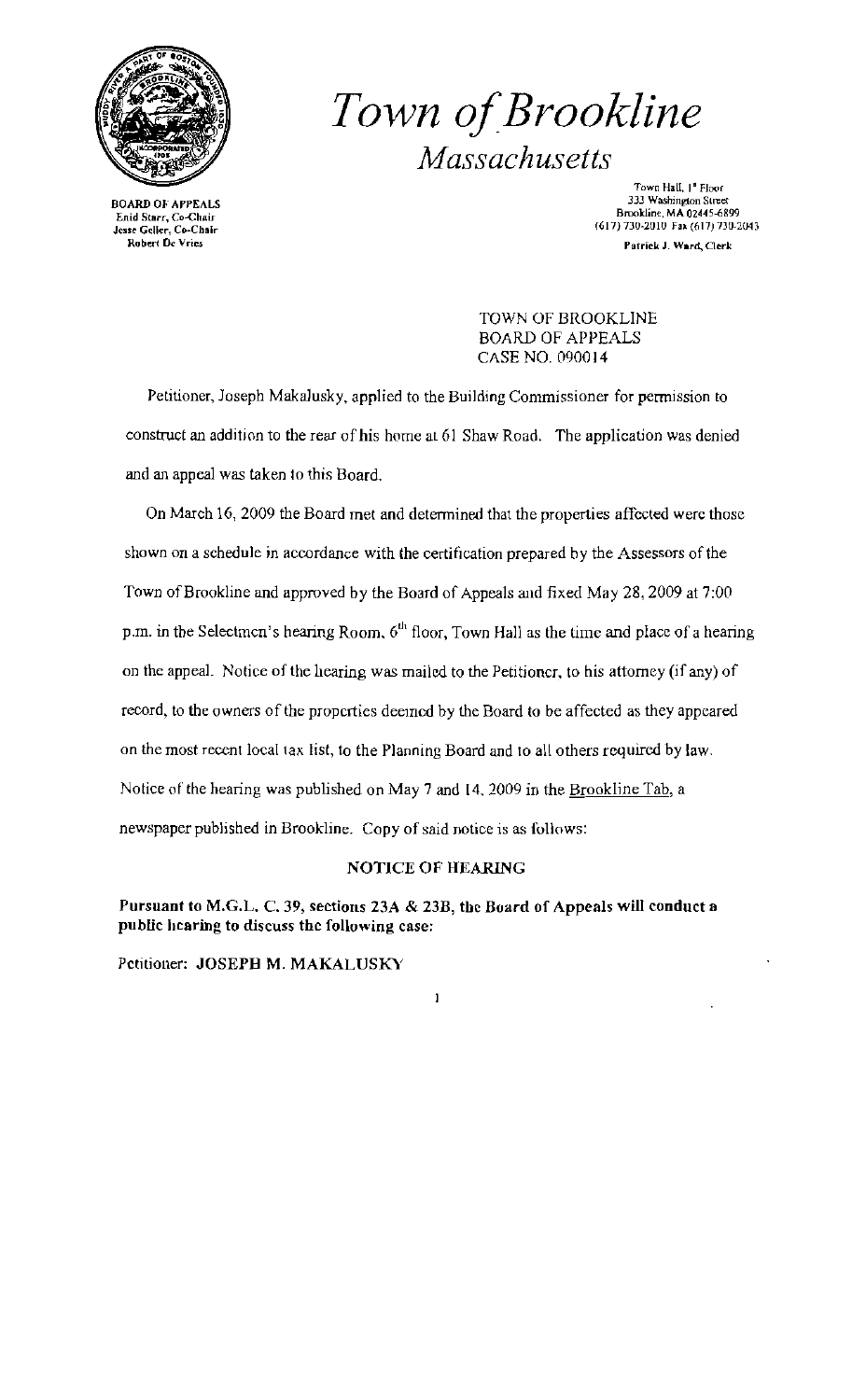Location of Premises: 61 SHAW RD BRKL Date of Hearing: 5/28/2009 Time of Hearing:  $7:00$  p.m. Place of Hearing: Selectmen's Hearing Room,  $6<sup>th</sup>$  Floor

A public hcaring will be held for a variance and/or special permit from:

S.09.2.j, Design Review; Special Permit Required. 5.20, Floor Area Ratio, Variance Required. S.22.3.c., Exceptions to Maximum Floor Area (FAR) Regulations for Residential Units, Special Permit Required. 8.02.2, Alteration or Extension, Special Permit Required of the Zoning By~Law to construct an addition per plans at 61 SHAW RD BRKL.

Said Premise located in an S-10 (single family) district.

*Hearings. once opened, may be continued by the Chair* [0 *a date and time certain. Nofurther notice will be mailed to abutters or advertised in the TAB. Questions regarding whether a hearing has been continued, or the date and time ofany hearing may be directed to the Zoning Administracor at* 617-734~2134 *or check meeting calendar*  at:http://calendars.town.brookline.ma.us/MasterTownCalandar/?FormID=158.

The Town of Brookline does not discriminate on the basis of disability in admission to, access to, or operations of its programs, services or activities. Individuals who need auxiliary aids *for effective communication in programs and services of the Town of Brookline are invited to make their needs known to the ADA Coordinator, Stephen Bressler, Town of Brookline, 11 Pierce Street, Brookline, MA 02445. Telepholle:* (617) *730-2330; TDD* (617) *730-2327.* 

# Enid Starr Jesse GeUer Robert Dc Vries

At the time and place specified in the notice, this Board held a public hearing. Present at

the hearing was Chairman, Enid Starr and Board Members, Kathryn Ham and Rob De Vries,

The petitioner was present and the ease was presented by Mr. Stephen Sousa of Sousa Design

Architects, 75 Newbury Street, Boston, MA 02116,

Mr. Sousa described the property at 61 Shaw Road as a single family  $2\frac{1}{2}$  story Tudor

home built in 1927. The home is situated on an undersized lot, amidst a number of other

similarly styled Tudors and Colonials on conforming and nonconforming lots. The home is

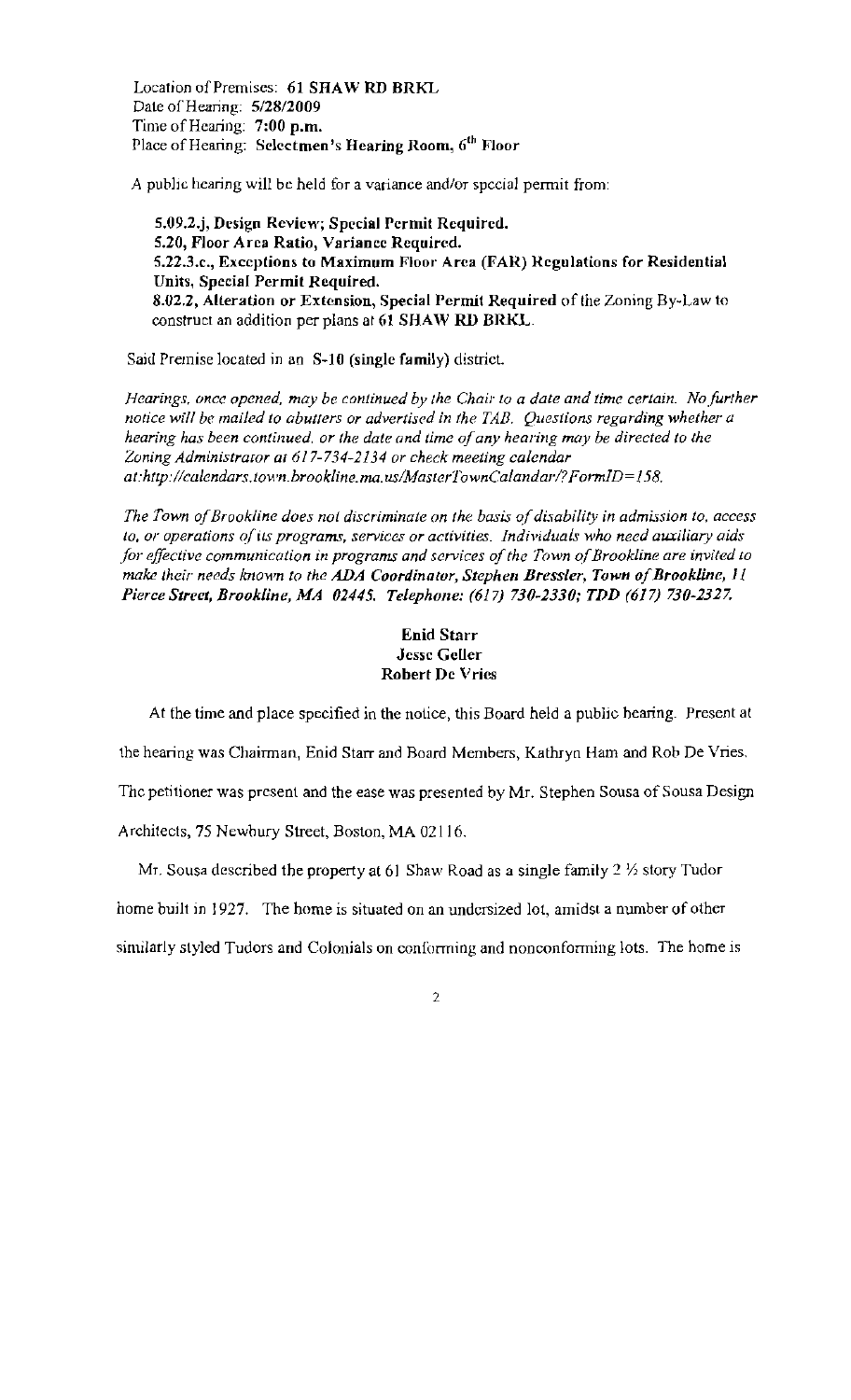located on a hill with a walkout basement, and there is a large deck that serves the first floor in the rear yard. He said that the petitioner is seeking to construct an addition of226 s.f. on the rear of the home at the first floor level. The addition will accommodate space for a laundry room, a bathroom and a sitting area in the kitchen. There will be two skylights installed over the kitchcn sitting area. The addition will replace a small existing structure on the rear of the house and a small part of the existing deck will be removed to accommodate the increased size of the addition. The area under the addition will be enclosed and used for storage. Mr. Sousa said that they needed relief under Section 5.09.2.j, design review, Section 5.22.3.c, exceptions to maximum floor area, and Section  $8.02.2$ , alteration or extension of a pre-existing, non-conforming structure.

The Chair asked if there was anyone present in opposition or in favor of this proposal. No one appeared. The petitioner provided a petition signed by scveral neighboring residents in support of the proposal. The Chair asked the Clerk to retain the petition in the file.

Planner, Courtney Synowiec delivered the finding of the Planning Department.

Seetion  $5.09.2.i - Design Review: Any exterior addition for which a special permit is$ requested pursuant to Section 5.22 (Exceptions to Maximum Floor Area Ratio Regulations) requires a special permit subject to the design review standards listed under Section 5.09.4(a-1). The applicant has provided a Community and Environmental Impact Statement. The most relevant sections of the design review standards are described below:

- *a. Preservation ofTrees and Landscape*  The current residence has a variety of mature lrees and landscaping. This proposal will not disturb any of the existing trees or landscaping.
- *b. Relation ofBuildings to En vironment*  The proposed addition is planned for the rear of the dwelling and the massing fits the residential scale of the neighborhood.
- e. *Relation ofBuildings to the Form ofStrel'tscape and the Neighborhood*  The proposed addition does not affect tbe streetseape as it will not be visible from the street

Section 5.20 - Floor Area Ratio

#### 3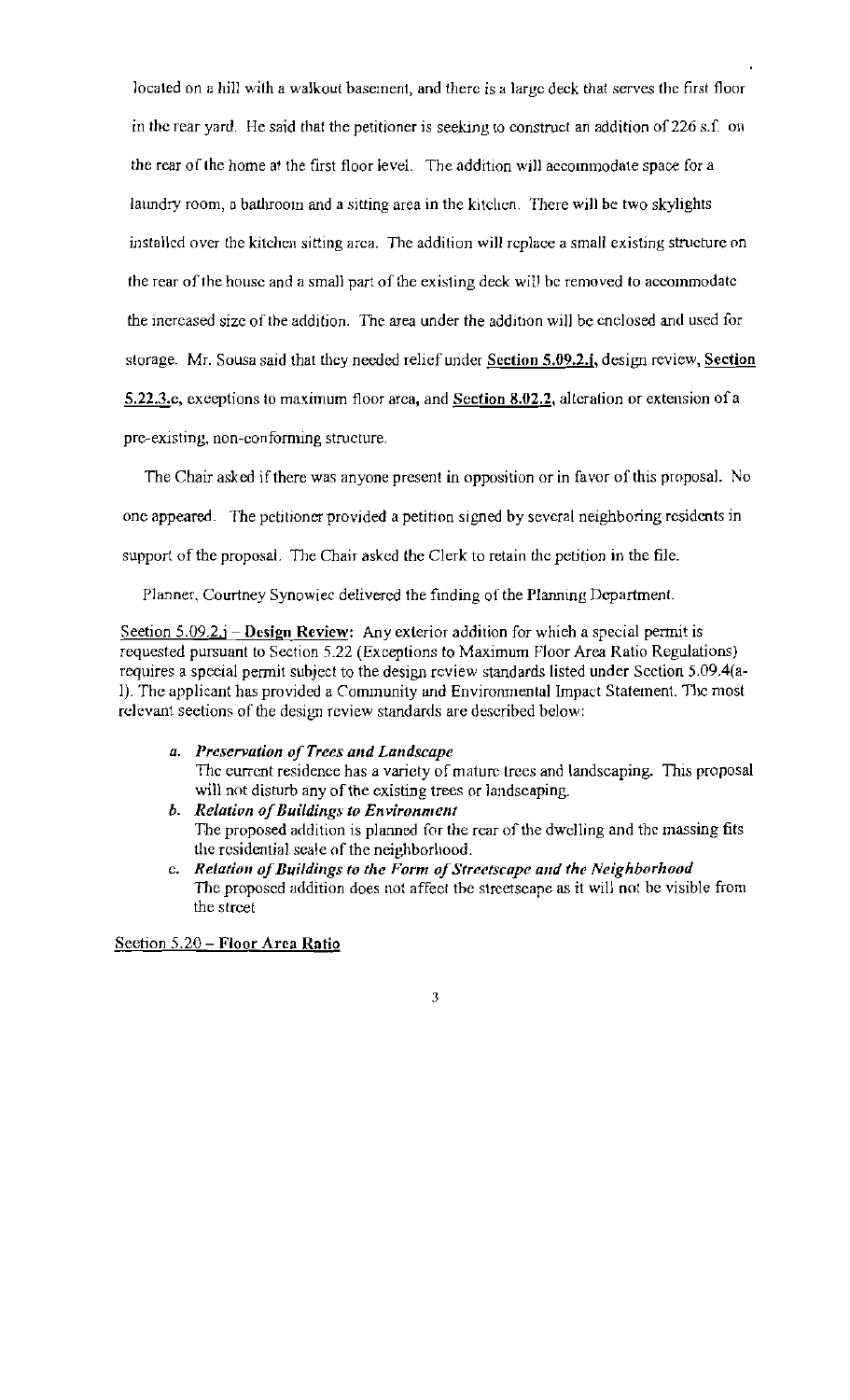| Floor Area        | Allowed | Existing | Proposed | <b>Finding</b>                            |
|-------------------|---------|----------|----------|-------------------------------------------|
| Floor Area Ratio  | 0.30    | .36.     |          | Special permit <sup>*</sup> /<br>Variance |
| (% of allowed)    | 00%     | 18%      | 125%     |                                           |
| Floor Area (s.f.) | 2,849   | 3,376    | 3,556    |                                           |

\* Under Section 5.22.3.c the Board of Appeals may grant by speciol permit to increose floor area up to 350 s.f. if the resulting gross floor area of the building is less than 150% of the permitted gross floor area.

## Section  $8.02.2 -$  Alteration or Extension

A special permit is required for alterations to a dimensionally nonconforming structure. Ms. Synowiec said that the Planning Board was supportive of this proposal for a modest addition on the rear façade of this residence. The addition is attractively designed and will be an improvement to the appearance of the home while enhancing its functionality. The Planning Board had concerns about the out of scale dimensions on the site plan that was submitted for the Planning Board hearing and requested the applicant submit a corrected site plan for the Board of Appeals hearing. The applicant has done so which should satisfy the first recommended condition by the Planning Board. Ms. Synowiec said that the Planning Board recommended approval of the plans by Sousa Design Architects dated 4/13/09 subject to the following conditions:

- 1. Prior the Board of Appeals hearing, the applicants shall submit a new site plan indicating the correct, properly scaled dimensions of the lot.
- 2. Prior to the issuance of a building permit, final plans shall be submitted to the Assistant Director for Regulatory Planning for review and approval.
- 3. Prior to the issuance of a building permit, the applicant shall suhmit to the Building Commissioner for review and approval for conformance to the Board of Appeals decision: 1) a final site plan stamped and signed by a registered engineer or land surveyor; 2) final building elevations stamped and signed by a registered architect; and 3) evidence that the Board of Appeals decision has been recorded at the Registry of Deeds.

The Board then heard from the Building Commissioner Michael Shepard. Mr. Shepard

stated that the addition appeared well designed and would complement the exterior of the

 $\overline{4}$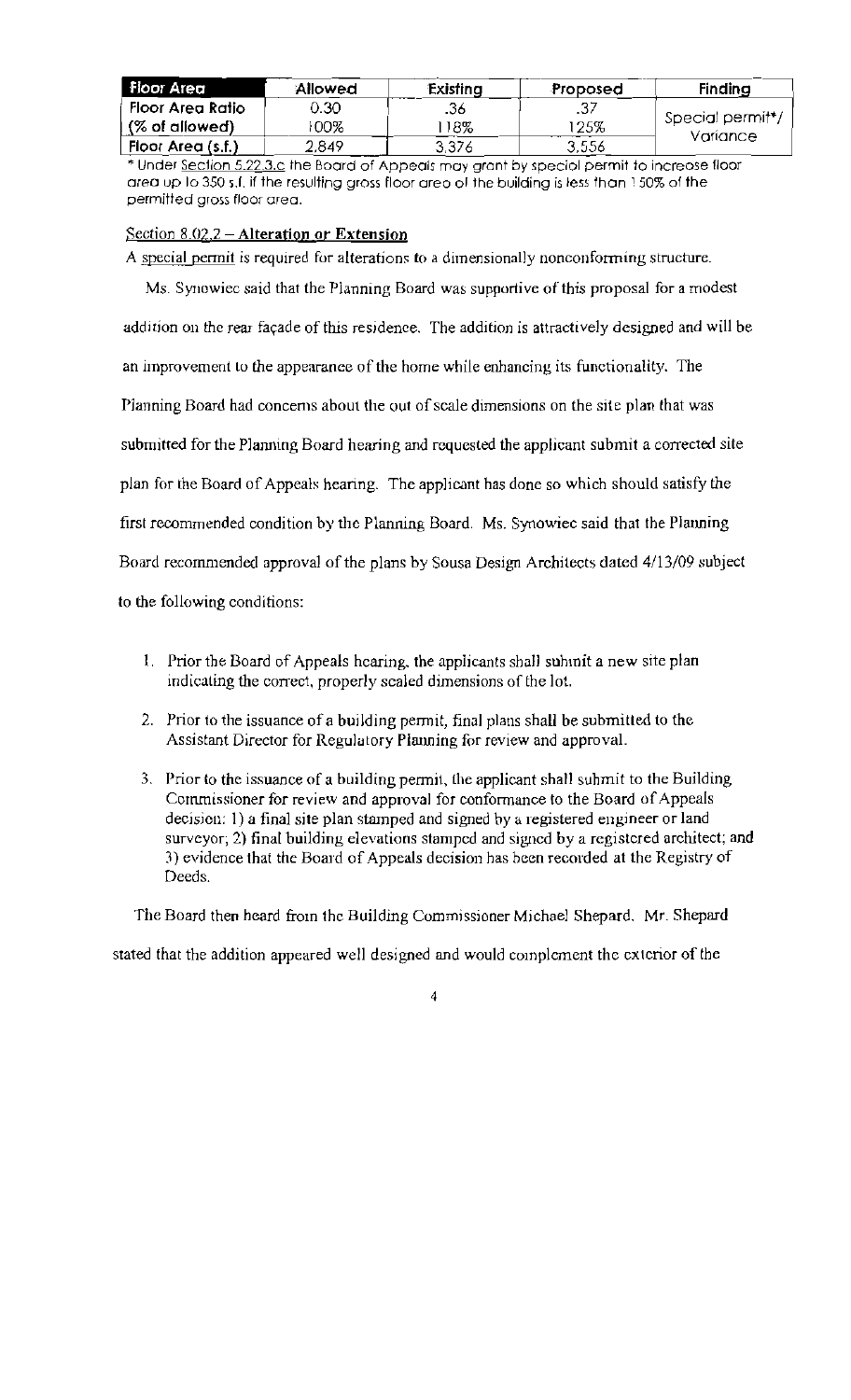home. He said that all the relief could be granted by special permit. Mr. Shepard said that the building department supported the proposal, the relief required, and the conditions suggested by the Planning Board.

The Board, having deliberated on this matter and having considered the foregoing testimony, concludes that it is desirable to grant Special Permits pursuant to Section 5.09.2.j, design review, Section 5.22.3.c, exceptions to maximum floor area, and Section  $8.02.2$ , alteration or extension of a pre-existing, non-conforming strueture and makes the following findings pursuant to Section  $9.05$  of the Zoning By-Law:

- 1. The specific site is an appropriate location for such a use, structure or condition.
- 2. The use as developed will not adversely affect the neighborhood.
- 3. There will be no nuisance or serious hazard to vehicles or pedestrians.
- 4. Adequate and appropriate facilities will be provided for the proper operation of the proposed use.
- 5. The development as proposed will not have any adverse effect on the supply of housing available for low and moderate income people.

The Chair noted that since the amended site plan requested by the Planning Board had been submitted, condition #l rccommended by the Planning Board was moot. She therefore suggested that the recommended condition he removed.

Accordingly, the Board grants the noted special permit relief subjeet to the conditions set forth below.

> 1. Prior to the issuance of a building permit, final plans shall be submitted to the Assistaut Director for Regulatory Planning for review and approval.